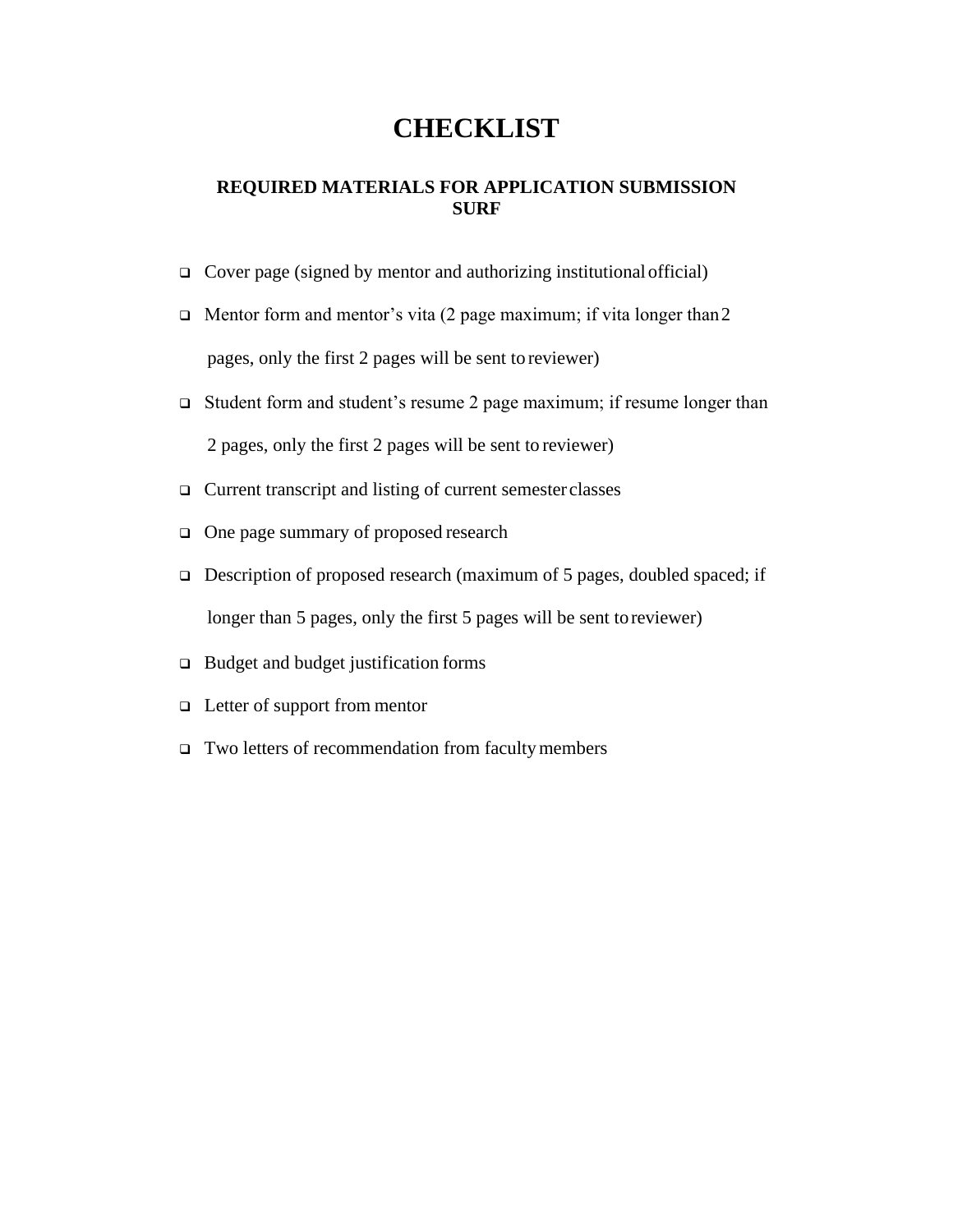### **STUDENT UNDERGRADUATE RESEARCH FELLOWSHIP (SURF)PROGRAM REQUIRED MATERIALS FOR APPLICATION SUBMISSION**

**The SURF application must be assembled in the order listed below. The original applications must be submitted to the Arkansas Department of Higher Education by November 1. Incomplete applications will not be funded.**

- **I. Cover page.** This page includes certification that the institution agrees to matchthe student's SURF award, if funded.
- **II. Mentor form and mentor's vita** (2 page maximum for vita, if longer than 2 pages, only first 2 pages will be sent to reviewer). These documents must contain the names of students whom the mentor has supervised during the last five years as well as relevant, representative publications. Inclusion of an extensive publication list is not necessary. New faculty or faculty who has recently become research active should not hesitate to apply.
- **III.** Student form and/or student's vita (2 page maximum for resume, if longer than 2 pages, only first 2 pages will be sent to reviewer)**.** Students must provide the student form, a copy of a **current transcript** as well as a listing of courses in which theyare enrolled for the current semester. The transcript must be an official transcript. If thevita only is used, it must contain all information requested in the student form. Studentmust be enrolled full-time and have minimum 3.25 cumulative grade point average toapply.
- **IV. One-page summary of the proposed research.** The summary must include studentand mentor name, institution, classification, grade point average, area of study, title of project, and summary of project.
- **V. Description of the proposed research.** This description should be written by thestudent (maximum of five pages, double-spaced, if longer than 5 pages, only first 5 pages willbe sent to reviewer). Appropriate references should be included, but these do not count as a part of the five pages. The description should specify the student's actual involvement in the project, including a time schedule for the proposed funding period, i.e., the student will devote X hours each week during the academic year, or 10 weeks during the summer, or some combination thereof. Month to month accomplishments should be included. Background for the project should be included, but should constitute no more than 25 percent of the project description.
- **VI. Abstract.** Fellowship recipients are required to submit a one page abstract of the findings of his/her research at the end of project completion to the ArkansasDepartment of Higher Education asfollows:

| May 1      | Spring term project completion |
|------------|--------------------------------|
| August 1   | Summer term project completion |
| December 1 | Fall term project completion   |

**VII. Budget.** The budget should include the periods for which the student and mentor will receive support. If the project will not be completed by the student's graduation,please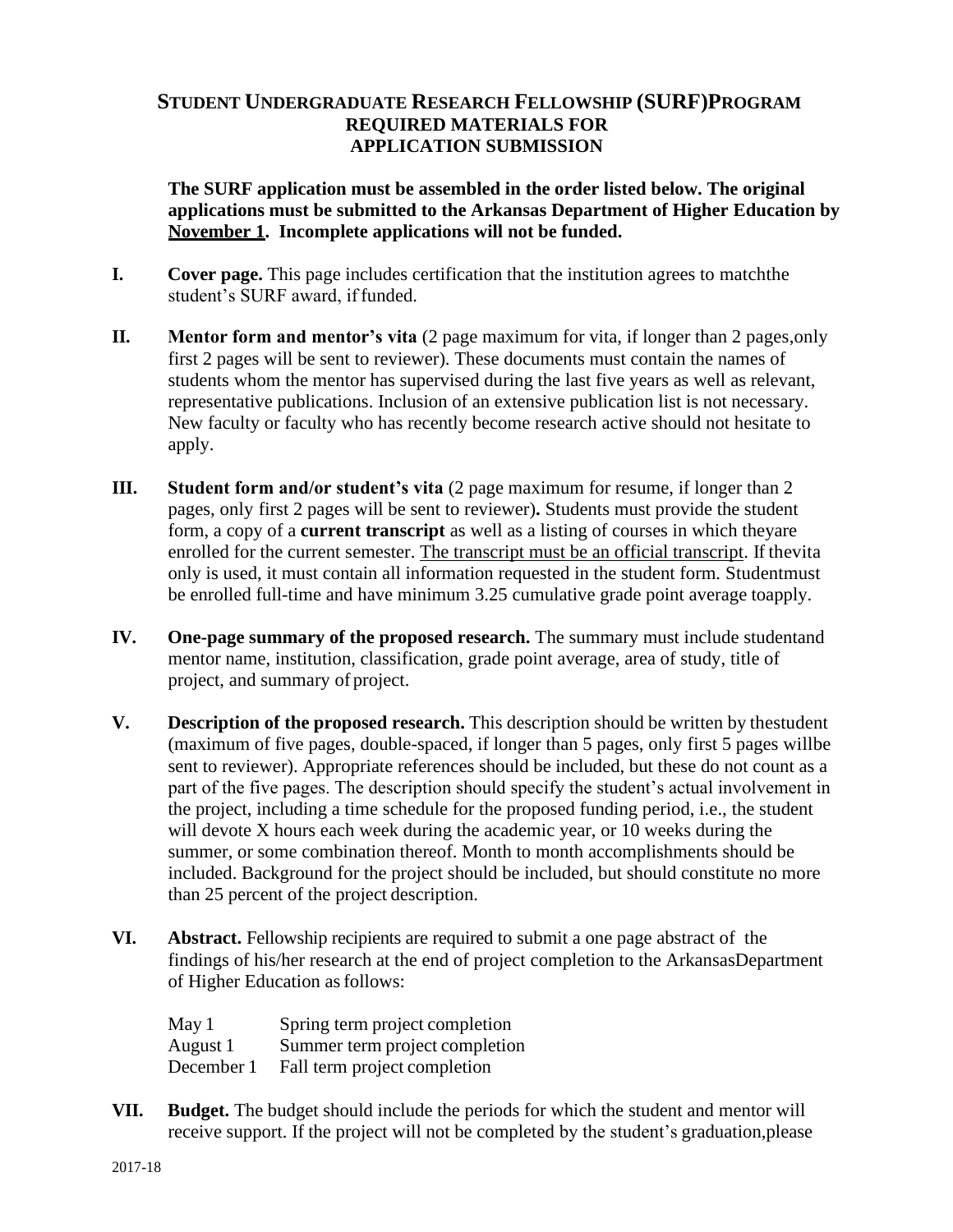note on application because funding ends upon graduation. Proposed funds requested by the mentor must be itemized. Funds provided for student travel should be used only by the student to present the results of his/her SURF-funded research project at a research conference. Travel funds can also be used for travel to conduct surveys and/or interviews of human subjects, research libraries, and archaeological sites and museums.

No indirect costs are allowed. It is assumed the faculty salary will most likely be paid in the summer. Fringe benefits should be the same as for other faculty. The total SURF Grant cannot exceed \$2,750. The institution's match of the student stipend portion cannot exceed \$1,250 for a maximum SURF budget of \$4,000 per student. Any additional external funds secured for the project will be considered cost-sharing. *The committee reserves the right to fund at reduced levels*.

**The student's funds are non-taxable under the Internal Revenue Service's regulations on scholarships and fellowships.**

#### **VIII. Letters of support from the mentor and two additional faculty members.**

#### **Included with this application are:**

• The Evaluation Criteria that is used by the SURF Committee to determineawards.

**Deadline.** Completed application and supporting documentation must be sent electronically to the Department of Higher Education by **November 1**.

### **MAHLON MARTIN FELLOWSHIP**

The Student Undergraduate Research Fellowship Committee is proud to support the Mahlon Martin Fellowship. Mahlon Martin died in 1995. Mr. Martin served as a dedicated council member, contributing invaluable knowledge and insight to the SURF program.

Because of his lifetime work in government, his memory is honored by awarding additional fellowships for **African-American** students. Eligible African-American students are encouraged to apply for the SURF program and the Mahlon Martin Fellowship. **Checking the Mahlon Martin box on the application is optional and will not exclude the application from being considered for SURF funding.**

The Mahlon Martin Fellowship will require no institutional match, and will enable the student to be paid for additional research as well as provide an expanded travel budget. We will award two to four of these fellowships as funds allow. In order to be considered, please mark the appropriate box on the SURF Cover Page.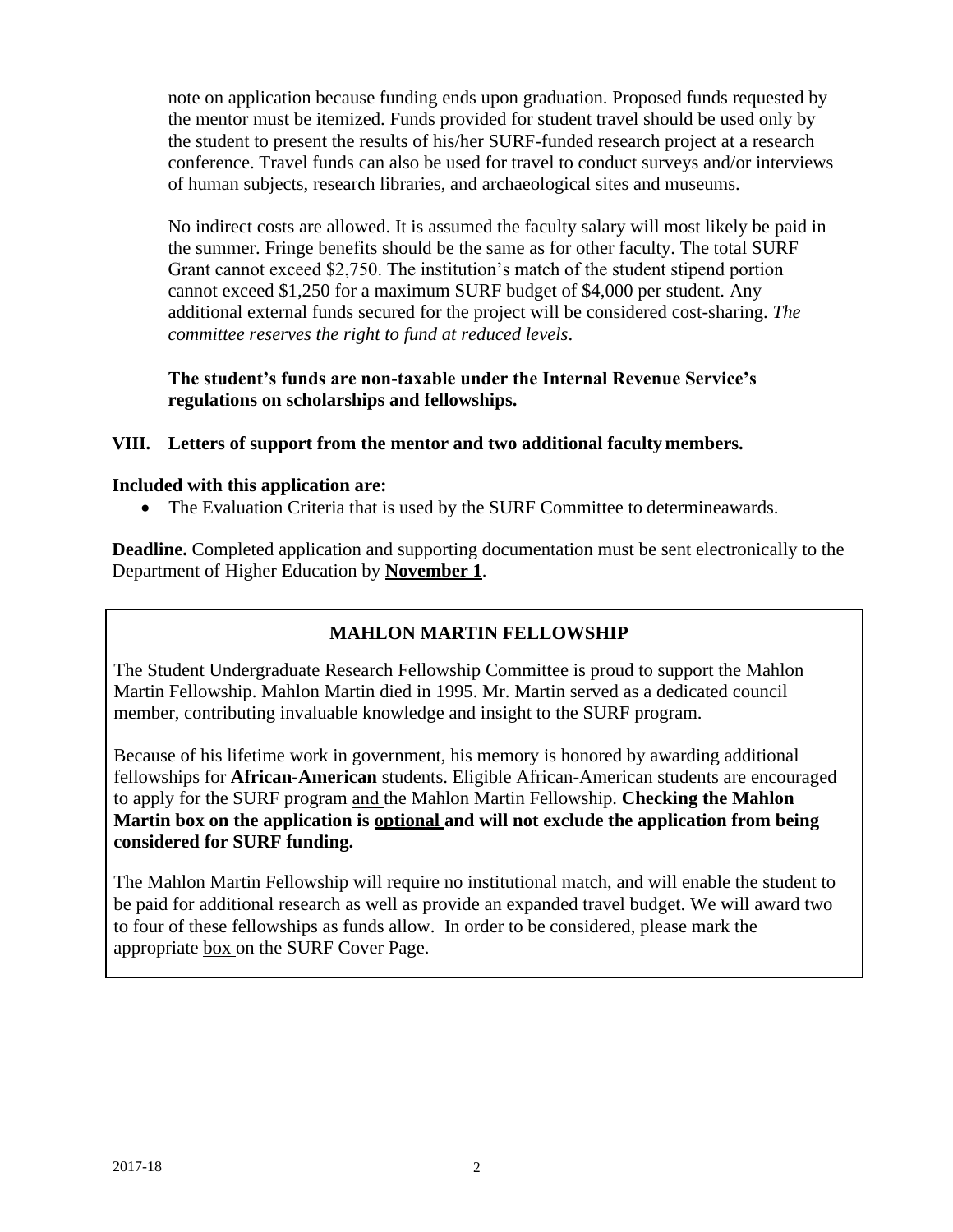|         | Check this box to be considered for the Mahlon Martin Fellowship. I certify that I<br>am African-American.                                                                                                                                                                                                                                                                                                                                                                                                         |                                               |                                                                                                                                                                                                                                                                                                                                                                     |  |  |  |  |  |
|---------|--------------------------------------------------------------------------------------------------------------------------------------------------------------------------------------------------------------------------------------------------------------------------------------------------------------------------------------------------------------------------------------------------------------------------------------------------------------------------------------------------------------------|-----------------------------------------------|---------------------------------------------------------------------------------------------------------------------------------------------------------------------------------------------------------------------------------------------------------------------------------------------------------------------------------------------------------------------|--|--|--|--|--|
| 1.      | Name of Student League and Student League and Student League and Student League and Student League and Student                                                                                                                                                                                                                                                                                                                                                                                                     |                                               |                                                                                                                                                                                                                                                                                                                                                                     |  |  |  |  |  |
| 2.      |                                                                                                                                                                                                                                                                                                                                                                                                                                                                                                                    |                                               |                                                                                                                                                                                                                                                                                                                                                                     |  |  |  |  |  |
| 3.      | Eligibility of Student__________U.S. Citizen _________Permanent Resident Alien                                                                                                                                                                                                                                                                                                                                                                                                                                     |                                               |                                                                                                                                                                                                                                                                                                                                                                     |  |  |  |  |  |
| 4.      |                                                                                                                                                                                                                                                                                                                                                                                                                                                                                                                    |                                               |                                                                                                                                                                                                                                                                                                                                                                     |  |  |  |  |  |
| 5.      |                                                                                                                                                                                                                                                                                                                                                                                                                                                                                                                    |                                               |                                                                                                                                                                                                                                                                                                                                                                     |  |  |  |  |  |
| 6.      | <b>Permanent Mailing Address and Telephone Numberfor:</b><br><b>Student</b><br><b>Mentor</b><br>the control of the control of the control of the control of the control of the control of                                                                                                                                                                                                                                                                                                                          |                                               |                                                                                                                                                                                                                                                                                                                                                                     |  |  |  |  |  |
|         | the control of the control of the control of the control of the control of the control of<br><u> 1989 - Johann Stein, mars an t-Amerikaansk ferskeizh (</u><br>$\begin{picture}(180,10) \put(0,0){\line(1,0){10}} \put(10,0){\line(1,0){10}} \put(10,0){\line(1,0){10}} \put(10,0){\line(1,0){10}} \put(10,0){\line(1,0){10}} \put(10,0){\line(1,0){10}} \put(10,0){\line(1,0){10}} \put(10,0){\line(1,0){10}} \put(10,0){\line(1,0){10}} \put(10,0){\line(1,0){10}} \put(10,0){\line(1,0){10}} \put(10,0){\line($ |                                               | $\begin{picture}(20,10) \put(0,0){\vector(1,0){100}} \put(15,0){\vector(1,0){100}} \put(15,0){\vector(1,0){100}} \put(15,0){\vector(1,0){100}} \put(15,0){\vector(1,0){100}} \put(15,0){\vector(1,0){100}} \put(15,0){\vector(1,0){100}} \put(15,0){\vector(1,0){100}} \put(15,0){\vector(1,0){100}} \put(15,0){\vector(1,0){100}} \put(15,0){\vector(1,0){100}} \$ |  |  |  |  |  |
| 7.      |                                                                                                                                                                                                                                                                                                                                                                                                                                                                                                                    |                                               |                                                                                                                                                                                                                                                                                                                                                                     |  |  |  |  |  |
| 8.      |                                                                                                                                                                                                                                                                                                                                                                                                                                                                                                                    |                                               |                                                                                                                                                                                                                                                                                                                                                                     |  |  |  |  |  |
| 9.      | <b>STEM or     Non-STEM (Check one box only)</b>                                                                                                                                                                                                                                                                                                                                                                                                                                                                   |                                               |                                                                                                                                                                                                                                                                                                                                                                     |  |  |  |  |  |
| 10.     |                                                                                                                                                                                                                                                                                                                                                                                                                                                                                                                    |                                               |                                                                                                                                                                                                                                                                                                                                                                     |  |  |  |  |  |
| 11.     |                                                                                                                                                                                                                                                                                                                                                                                                                                                                                                                    |                                               |                                                                                                                                                                                                                                                                                                                                                                     |  |  |  |  |  |
| 12.     | SURF Budget (Complete SURF Budget Justification Form & attach to application) Budget<br><b>Categories</b>                                                                                                                                                                                                                                                                                                                                                                                                          | <u> 1989 - Johann Stoff, fransk politik (</u> | <b>Enter amount below</b>                                                                                                                                                                                                                                                                                                                                           |  |  |  |  |  |
|         | Student Stipend (cannot exceed \$1,250)                                                                                                                                                                                                                                                                                                                                                                                                                                                                            |                                               |                                                                                                                                                                                                                                                                                                                                                                     |  |  |  |  |  |
|         | Mentor Cost (cannot exceed \$750)                                                                                                                                                                                                                                                                                                                                                                                                                                                                                  |                                               |                                                                                                                                                                                                                                                                                                                                                                     |  |  |  |  |  |
|         | Student Travel Cost (cannot exceed \$750)                                                                                                                                                                                                                                                                                                                                                                                                                                                                          |                                               |                                                                                                                                                                                                                                                                                                                                                                     |  |  |  |  |  |
|         | Total SURF Grant applied for by Student & Mentor<br>(cannot exceed \$2,750)                                                                                                                                                                                                                                                                                                                                                                                                                                        |                                               |                                                                                                                                                                                                                                                                                                                                                                     |  |  |  |  |  |
|         | Institutional Match (cannot exceed \$1,250)                                                                                                                                                                                                                                                                                                                                                                                                                                                                        |                                               |                                                                                                                                                                                                                                                                                                                                                                     |  |  |  |  |  |
|         | <b>Total SURF Project Costs (cannot exceed \$4,000)</b>                                                                                                                                                                                                                                                                                                                                                                                                                                                            |                                               |                                                                                                                                                                                                                                                                                                                                                                     |  |  |  |  |  |
|         | Signatures of authorizing official and mentor denote that these individuals understand the guidelines for this program<br>and that the institution agrees to provide or obtain half the student's stipend. In addition to existing university funds,<br>federal and state government, nonprofit agencies, private corporations, individual citizens, etc., are sources that can be<br>accessed for the matchrequirement.                                                                                           |                                               |                                                                                                                                                                                                                                                                                                                                                                     |  |  |  |  |  |
| 11.     | <b>Mentor Signature</b>                                                                                                                                                                                                                                                                                                                                                                                                                                                                                            |                                               | <b>Authorizing Institutional Official</b>                                                                                                                                                                                                                                                                                                                           |  |  |  |  |  |
|         | Dept Property and Dept Property and Dept Property and Dept Property and Dept                                                                                                                                                                                                                                                                                                                                                                                                                                       |                                               |                                                                                                                                                                                                                                                                                                                                                                     |  |  |  |  |  |
|         |                                                                                                                                                                                                                                                                                                                                                                                                                                                                                                                    |                                               |                                                                                                                                                                                                                                                                                                                                                                     |  |  |  |  |  |
| 2017-18 | 3                                                                                                                                                                                                                                                                                                                                                                                                                                                                                                                  |                                               |                                                                                                                                                                                                                                                                                                                                                                     |  |  |  |  |  |

**SURF COVERPAGE**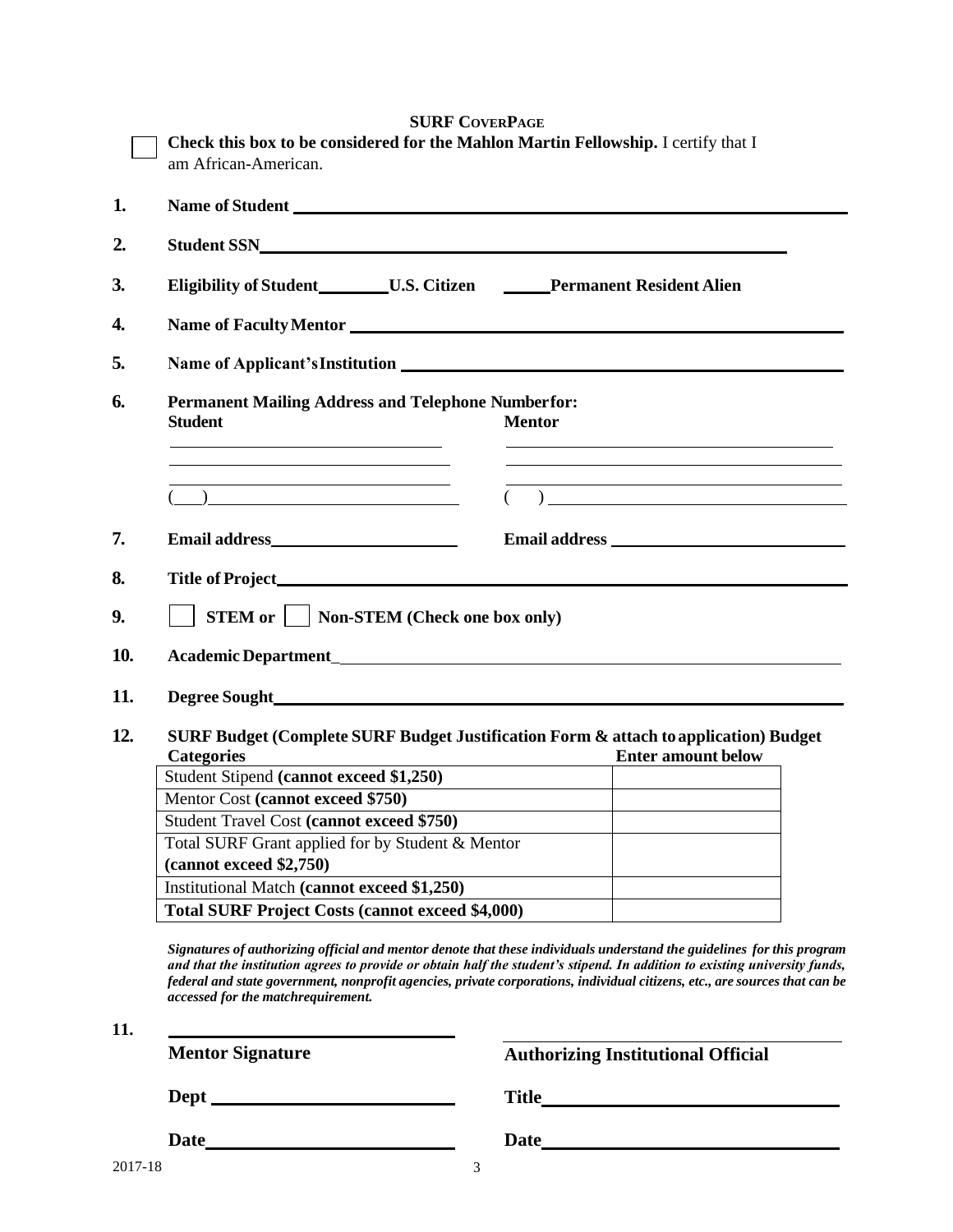## **SURF MENTORFORM**

| 1. |                                                                                                                                                                                                                                                                                                                                                                           |
|----|---------------------------------------------------------------------------------------------------------------------------------------------------------------------------------------------------------------------------------------------------------------------------------------------------------------------------------------------------------------------------|
| 2. | Department:                                                                                                                                                                                                                                                                                                                                                               |
| 3. |                                                                                                                                                                                                                                                                                                                                                                           |
| 4. | Please include a brief statement of research/scholarly interests. If not included<br>in the attached vita, please list recent pertinent publications or other scholarly<br>accomplishments. New faculty and faculty recently beginning involvement in<br>research are urged to apply. Such faculty should describe the reasons for<br>wanting to be involved in research. |
| 5. | List the undergraduate students with project titles you have directed in research<br>or other scholarly activity during the last five years. SURFSTUDENT FORM                                                                                                                                                                                                             |
| 1. | Name: Name:                                                                                                                                                                                                                                                                                                                                                               |
| 2. | <b>Education:</b>                                                                                                                                                                                                                                                                                                                                                         |
|    | a. Institution:                                                                                                                                                                                                                                                                                                                                                           |
|    | b. Program of Study $\Delta$ Degree: $\Delta$<br>(interest area, e.g., English, biology, chemistry, engineering, etc.)                                                                                                                                                                                                                                                    |
|    | $I$ (If 2-<br>year student applicant, indicate graduation date from 2-year institution; if 4-<br>year student applicant, indicate graduation date from 4-year institution.                                                                                                                                                                                                |
|    | d. Classification:<br>(Sophomore, Junior, Senior)                                                                                                                                                                                                                                                                                                                         |
|    | e. Grade Point Average (GPA):<br>(minimum 3.25 GPA required for applicationsubmission)                                                                                                                                                                                                                                                                                    |
|    |                                                                                                                                                                                                                                                                                                                                                                           |
|    | g. Enrolled full-time: Yes____No_____                                                                                                                                                                                                                                                                                                                                     |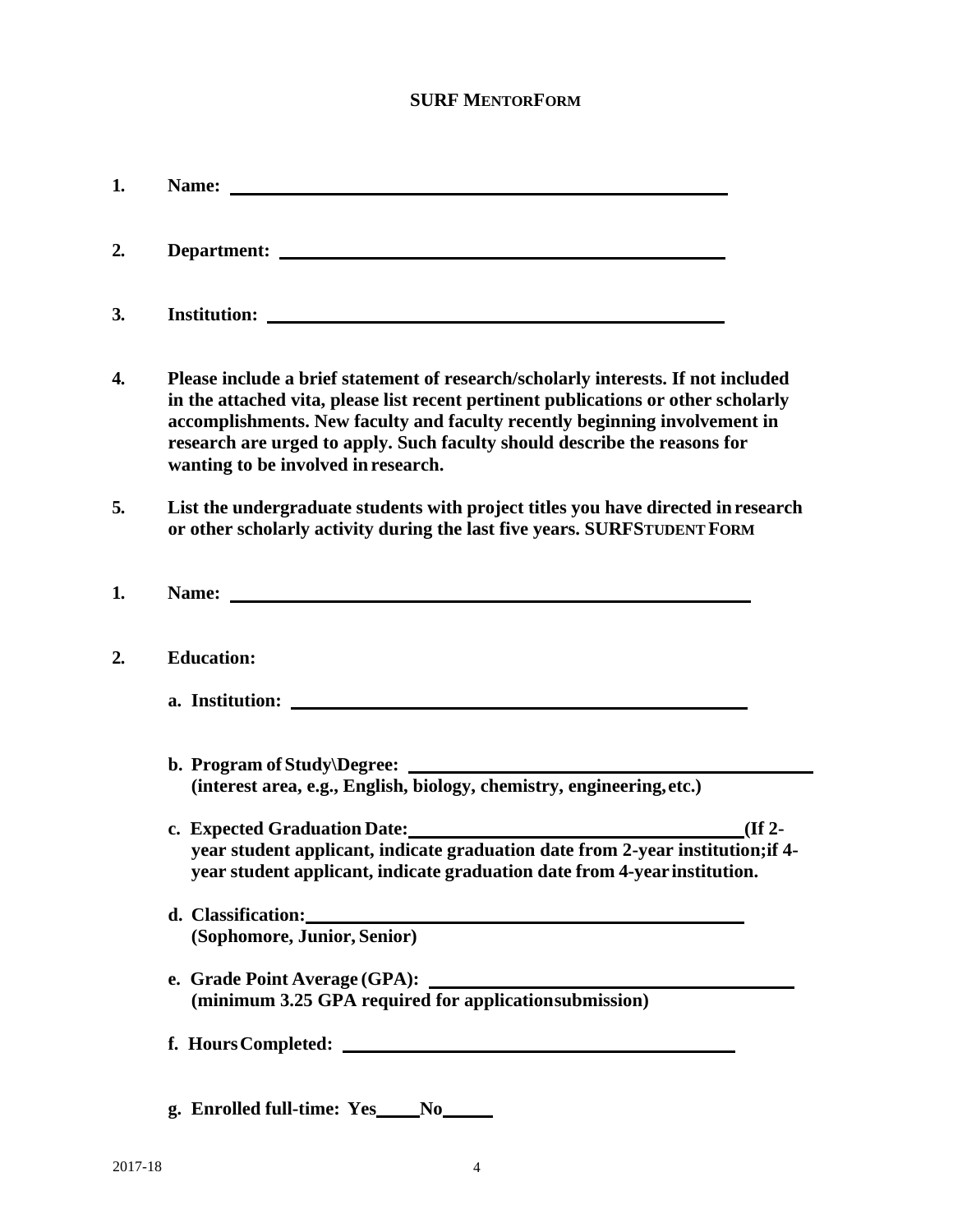| h. Scholarships, Endowments, Fellowships, etc.: |  |
|-------------------------------------------------|--|
|-------------------------------------------------|--|

**3. Please provide any additional information that qualifies you forsupport by this program. List your educational career goals. (Use additional paperif necessary.)**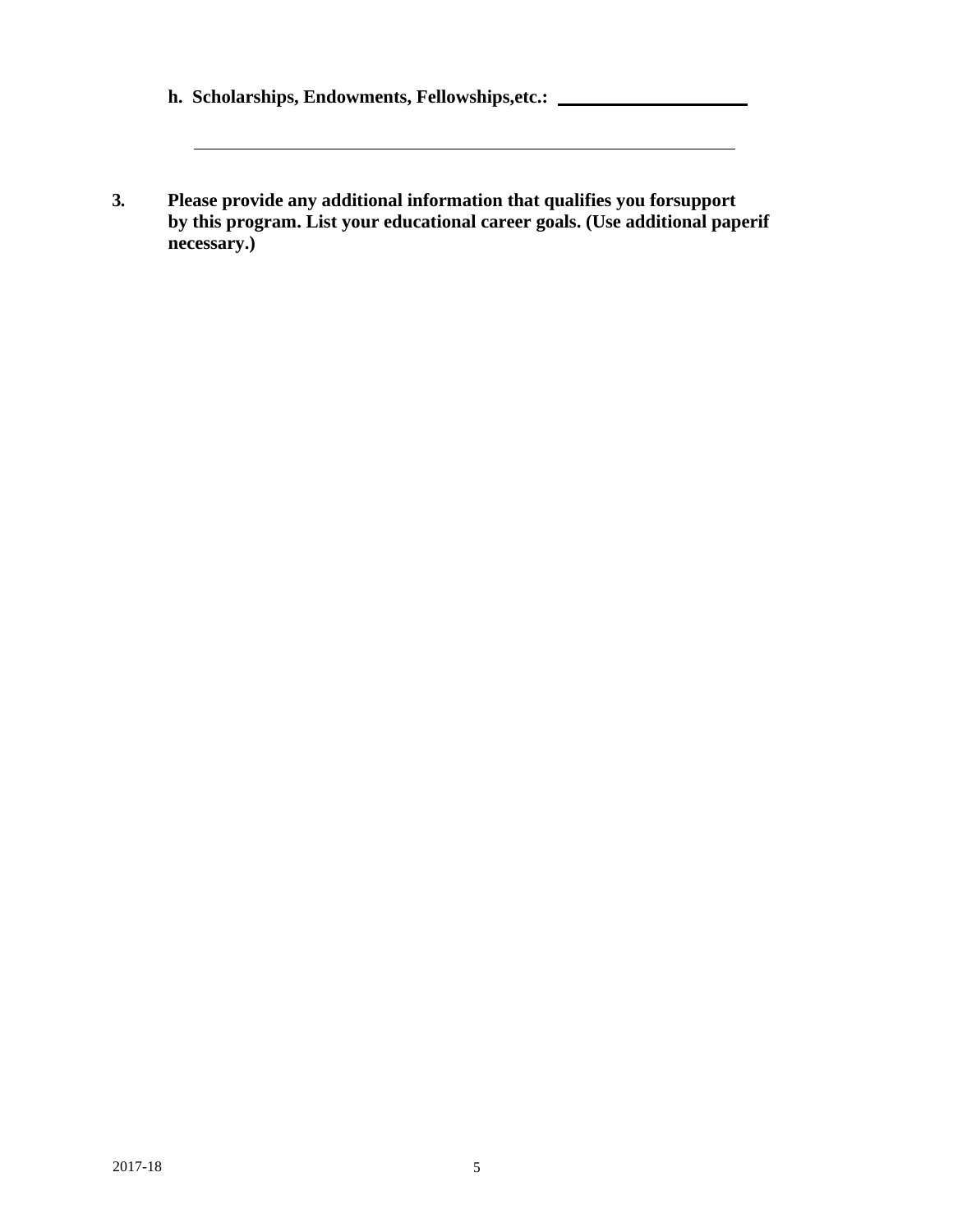# **SURF BUDGET JUSTIFICATION FORM** Student and mentor have determined that the following expenditures are needed to adequately fund theproject: **Mentor Costs:** Enter amount in box below Summer Salaries and Fringe Benefits (9 Month Faculty Only): Salary - enter amount Applicable Fringe - (insert institutional fringe rate) RATE: Total Salary and Fringe Materialsand Supplies: Item 1 describe: Item 2 describe: Item 3 describe: Total Materials and Supplies (books, paper, etc.) \$ 0.00 Travel Costs: Item 1 describe: Item 2 describe: Item 3 describe: Total Travel Costs \_\$\_0\_.\_00 Other Expenses: Item 1 describe Item 2 describe Item 3 describe Total Other Expenses (Printing, copying, etc.)  $\begin{array}{|c|c|} \hline \text{$60.00}\end{array}$ **Total Mentor Costs Cannot Exceed \$750 \_ Student Costs:** Stipend: Student Travel Costs (cannot exceed \$ 750): Item 1 describe: Item 2 describe: Total Student Travel Costs **Total Student Costs Total Project Costs Before Other Funding** Describe other Funding